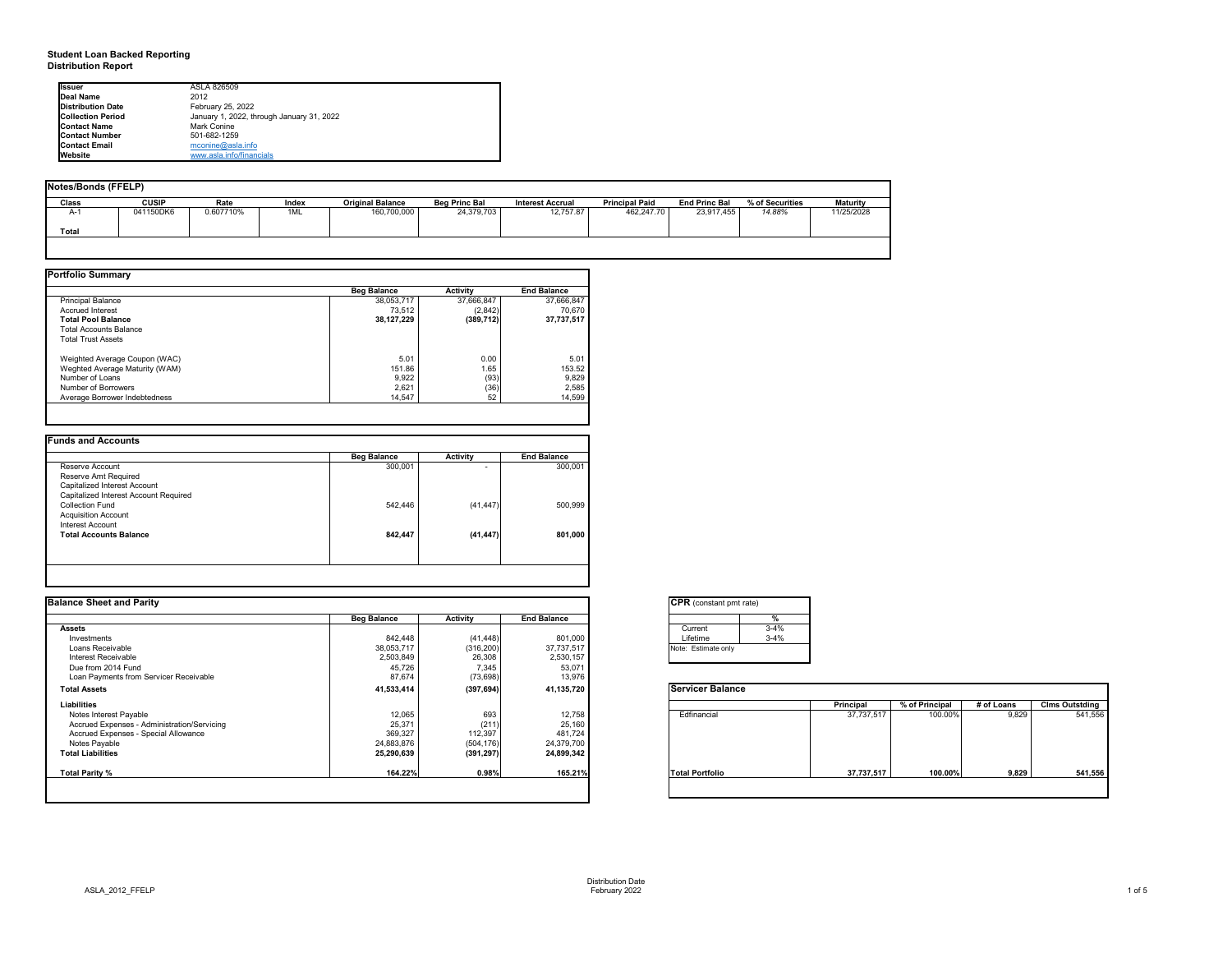## **Student Loan Backed Reporting Distribution Report**

|                           | # of Loans       |                 | <b>Principal</b> |               | $%$ of Principal |               | <b>WAC</b>       |               | <b>WARM</b>      |        |
|---------------------------|------------------|-----------------|------------------|---------------|------------------|---------------|------------------|---------------|------------------|--------|
|                           | <b>Beginning</b> | <b>Ending</b>   | <b>Beginning</b> | <b>Ending</b> | <b>Beginning</b> | <b>Ending</b> | <b>Beginning</b> | <b>Ending</b> | <b>Beginning</b> | Ending |
| In School                 | 10 <sup>1</sup>  | 12 <sup>2</sup> | 64,728           | 64,728        | 0.17%            | 0.17%         | 5.59             | 5.59          | 120.00           | 120.00 |
| Grace                     |                  |                 | 3,500            |               | 0.01%            |               | 6.80             |               | 90.00            |        |
| Repayment                 |                  |                 |                  |               |                  |               |                  |               |                  |        |
| Current                   | 6,567            | 6,573           | 23,748,672       | 23,733,770    | 62.41%           | 62.89%        | 5.28             | 5.29          | 171.02           | 172.97 |
| 31-60 Days Delinquent     | 292              | 272             | 1,310,329        | 1,172,470     | 3.44%            | 3.11%         | 5.44             | 5.53          | 151.14           | 145.89 |
| 61-90 Days Delinquent     | 258              | 180             | 1,078,095        | 869,802       | 2.83%            | 2.30%         | 5.52             | 5.50          | 143.78           | 151.03 |
| 91-120 Days Delingent     | 156              | 145             | 680,038          | 579,255       | 1.79%            | 1.53%         | 5.22             | 5.51          | 138.20           | 133.83 |
| 121-180 Days Delinquent   | 219              | 217             | 905,806          | 860,582       | 2.38%            | 2.28%         | 5.50             | 5.42          | 134.16           | 131.56 |
| 181-270 Days Delinquent   | 288              | 264             | 1,344,347        | 1,275,776     | 3.53%            | 3.38%         | 5.46             | 5.45          | 123.71           | 117.74 |
| 271+ Days Delinquent      | 94               | 92              | 430,986          | 440,870       | 1.13%            | 1.17%         | 5.46             | 5.63          | 135.41           | 148.88 |
| <b>Total Repayment</b>    | 7,874            | 7,743           | 29,498,272       | 28,932,525    | 77.52%           | 76.67%        | 5.31             | 5.33          | 164.58           | 166.39 |
| Forbearance               | 1,212            | 1,262           | 5,202,951        | 5,585,079     | 13.67%           | 14.80%        | 5.42             | 5.37          | 155.59           | 159.12 |
| Deferment                 | 747              | 708             | 2,862,417        | 2,657,304     | 7.52%            | 7.04%         | 5.27             | 5.30          | 146.36           | 147.76 |
| <b>Claims in Progress</b> | 76               | 103             | 421,849          | 489,270       | 1.11%            | 1.30%         | 5.21             | 5.15          | 103.72           | 106.96 |
| <b>Claims Denied</b>      |                  |                 |                  | 8,611         |                  | 0.02%         |                  | 6.80          |                  | 111.00 |
| <b>Total Portfolio</b>    | 9,922            | 9,829           | 38,053,717       | 37,737,517    | 100.00%          | 100.00%       | 5.32             | 5.33          | 161.22           | 163.14 |

|                                     | # of Loans       |               |                  | <b>Principal</b> |                  | % of Principal | <b>WAC</b>       |               | <b>WARM</b>      |               |
|-------------------------------------|------------------|---------------|------------------|------------------|------------------|----------------|------------------|---------------|------------------|---------------|
|                                     | <b>Beginning</b> | <b>Ending</b> | <b>Beginning</b> | <b>Ending</b>    | <b>Beginning</b> | <b>Ending</b>  | <b>Beginning</b> | <b>Ending</b> | <b>Beginning</b> | <b>Ending</b> |
| Current                             | 6,567            | 6,573         | 23,748,672       | 23,733,770       | 80.51%           | 82.03%         | 5.28             | 5.29          | 171.02           | 172.97        |
| 31-60 Days Delinquent               | 292              | 272           | 1,310,329        | 1,172,470        | 4.44%            | 4.05%          | 5.44             | 5.53          | 151.14           | 145.89        |
| 61-90 Days Delinquent               | 258              | 180           | 1,078,095        | 869,802          | 3.65%            | 3.01%          | 5.52             | 5.50          | 143.78           | 151.03        |
| 91-120 Days Delingent               | 156              | 145           | 680,038          | 579,255          | 2.31%            | 2.00%          | 5.22             | 5.51          | 138.20           | 133.83        |
| 121-180 Days Delinquent             | 219              | 217           | 905,806          | 860,582          | 3.07%            | 2.97%          | 5.50             | 5.42          | 134.16           | 131.56        |
| 181-270 Days Delinquent             | 288              | 264           | 1,344,347        | 1,275,776        | 4.56%            | 4.41%          | 5.46             | 5.45          | 123.71           | 117.74        |
| 271+ Days Delinquent                | 94               | 92            | 430,986          | 440,870          | 1.46%            | 1.52%          | 5.46             | 5.63          | 135.41           | 148.88        |
| <b>Total Portfolio in Repayment</b> | 7,874            | 7,743         | 29,498,272       | 28,932,525       | 100.00%          | 100.00%        | 5.31             | 5.33          | 164.58           | 166.39        |

| <b>Portfolio by Loan Type</b>         |                  |               |                  |                  |                  |                |                  |               |                  |               |
|---------------------------------------|------------------|---------------|------------------|------------------|------------------|----------------|------------------|---------------|------------------|---------------|
|                                       | # of Loans       |               |                  | <b>Principal</b> |                  | % of Principal | <b>WAC</b>       |               | <b>WARM</b>      |               |
|                                       | <b>Beginning</b> | <b>Ending</b> | <b>Beginning</b> | <b>Ending</b>    | <b>Beginning</b> | <b>Ending</b>  | <b>Beginning</b> | <b>Ending</b> | <b>Beginning</b> | <b>Ending</b> |
| <b>Subsidized Consolidation Loans</b> |                  |               |                  |                  |                  |                |                  |               |                  |               |
| Unsubsidized Consolidation Loans      |                  |               |                  |                  |                  |                |                  |               |                  |               |
| Subsidized Stafford Loans             | 5,579            | 5,531         | 17,266,049       | 17, 135, 271     | 45.37%           | 45.41%         | 5.17             | 5.17          | 141.72           | 143.15        |
| Unsubsidized Stafford Loans           | 4,230            | 4,186         | 20,044,731       | 19,871,347       | 52.67%           | 52.66%         | 5.35             | 5.36          | 179.69           | 182.13        |
| PLUS/GradPLUS Loans                   | 113              | 112           | 742,937          | 730,898          | 1.95%            | 1.94%          | 8.03             | 8.03          | 116.10           | 115.59        |
| SLS Loans                             |                  |               |                  |                  |                  |                |                  |               |                  |               |
| <b>Total Portfolio</b>                | 9,922            | 9,829         | 38,053,717       | 37,737,517       | 100.00%          | 100.00%        | 5.32             | 5.33          | 161.22           | 163.14        |
|                                       |                  |               |                  |                  |                  |                |                  |               |                  |               |

|                                            |                  | # of Loans    |                  | <b>Principal</b> |                  | % of Principal | <b>WAC</b>       |                  | <b>WARM</b>      |               |
|--------------------------------------------|------------------|---------------|------------------|------------------|------------------|----------------|------------------|------------------|------------------|---------------|
|                                            | <b>Beginning</b> | <b>Ending</b> | <b>Beginning</b> | <b>Ending</b>    | <b>Beginning</b> | <b>Ending</b>  | <b>Beginning</b> | <b>Ending</b>    | <b>Beginning</b> | <b>Ending</b> |
| Graduate / 4-Year Loans                    | 7,473            | 7,396         | 29,617,168       | 29,315,855       | 77.83%           | 77.68%         | 5.30             | 5.3 <sup>′</sup> | 158.68           | 160.58        |
| 2-Year Loans                               | 2,266            | 2,250         | 7,898,839        | 7,881,445        | 20.76%           | 20.88%         | 5.41             | 5.42             | 170.23           | 172.01        |
| Proprietary / Technical / Vocational Loans | 183              | 183           | 537,711          | 540,216          | 1.41%            | 1.43%          | 5.29             | 5.29             | 168.76           | 172.71        |
| Unknown (Consolidation) Loans              |                  |               |                  |                  |                  |                |                  |                  |                  |               |
| Other Loans                                |                  |               |                  |                  |                  |                |                  |                  |                  |               |
| <b>Total Portfolio</b>                     | 9,922            | 9,829         | 38,053,717       | 37,737,517       | 100.00%          | 100.00%        | 5.32             | 5.33             | 161.22           | 163.14        |

|                        | # of Loans       |               | <b>Principal</b> |               | % of Principal   |               |
|------------------------|------------------|---------------|------------------|---------------|------------------|---------------|
|                        | <b>Beginning</b> | <b>Ending</b> | <b>Beginning</b> | <b>Ending</b> | <b>Beginning</b> | <b>Ending</b> |
| <b>Fixed Loans</b>     | 5,634            | 5,580         | 25,240,652       | 25,094,933    | 66.33%           | 66.50%        |
| Variable Loans         | 4,288            | 4,249         | 12,813,064       | 12,642,584    | 33.67%           | 33.50%        |
| T-Bill Loans           | 4,288            | 4,249         | 12,813,064       | 12,642,584    | 33.67%           | 33.50%        |
| <b>CMT Loans</b>       |                  |               |                  |               |                  |               |
| <b>Total Portfolio</b> | 9,922            | 9,829         | 38,053,717       | 37,737,517    | 100.00%          | 100.00%       |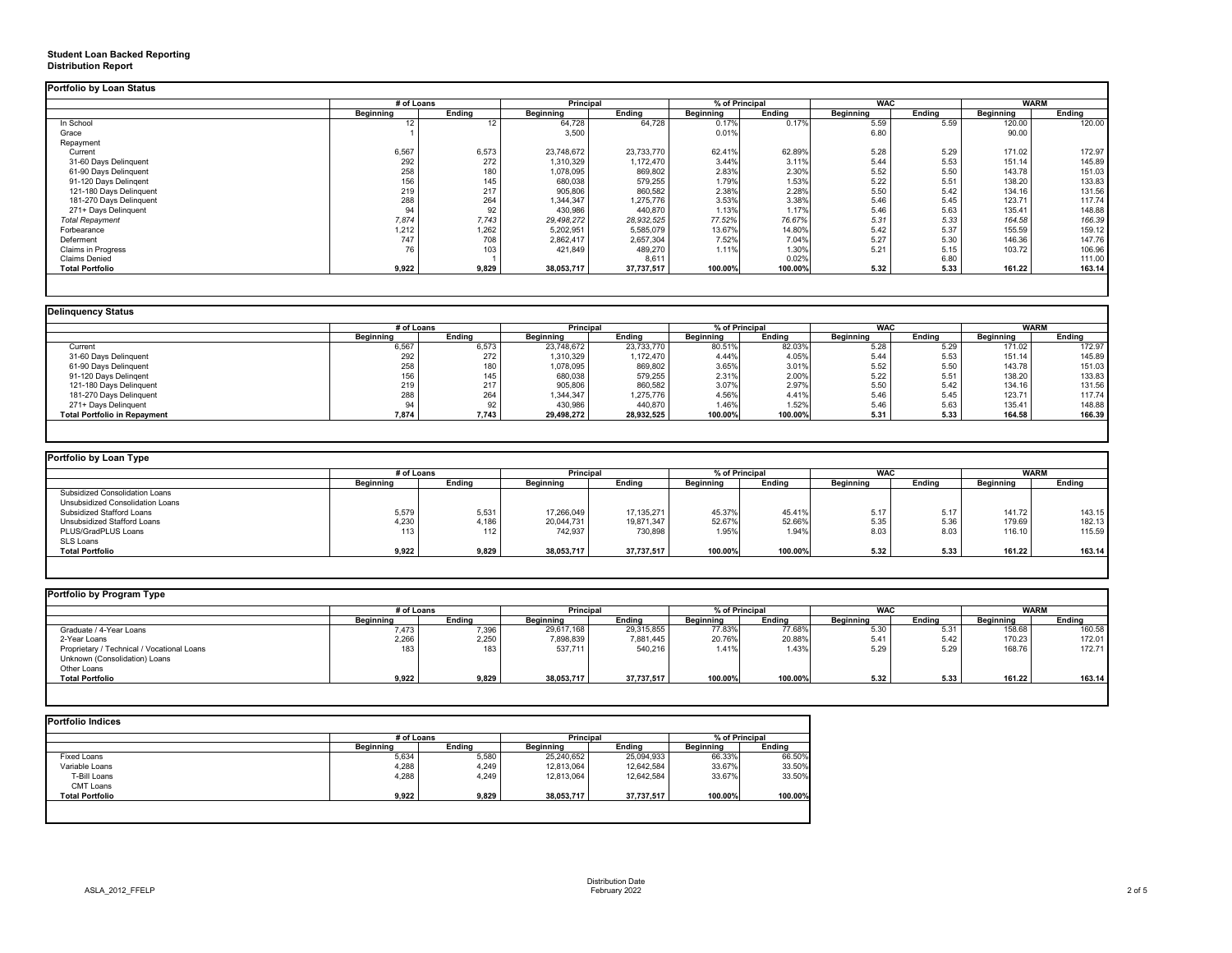**Distribution Date** February 25, 2022<br>**Collection Period** January 1, 2022, through Janua January 1, 2022, through January 31, 2022

# **Collection Activity**

| <b>Collection Account</b>                                                                             | as of 1/31/2022 |
|-------------------------------------------------------------------------------------------------------|-----------------|
| Beginning Balance - January 1, 2021                                                                   | 542,445         |
| <b>Collection Amount Received</b>                                                                     | 516,994         |
| <b>Recoveries</b>                                                                                     |                 |
| Reserve Account                                                                                       |                 |
| <b>Excess of Required Reserve Account</b>                                                             |                 |
| Interest on Investment Earnings                                                                       | 4.82            |
| Capitalized Interest Account (after a stepdown or release date)                                       |                 |
| <b>Acquisition Account</b>                                                                            |                 |
| <b>Payments from Guarantor</b>                                                                        |                 |
| Amount incorrectly underreported for Available Funds in July 2021. Will be distributed in August 2021 |                 |
| <b>Required Repurchases</b>                                                                           |                 |
| Special Allowance Payable to Department of Education                                                  |                 |
| <b>Consolidation Rebate Fees</b>                                                                      |                 |
| <b>Rating Agency Surveillance Fees</b>                                                                | (16,000)        |
| Principal payments, interest payments, administration fees, servicing fees, and trustee fees          | (542, 446)      |
| Other Amounts Received in Collection                                                                  |                 |
| <b>Total Available Funds</b>                                                                          | 500,999         |
|                                                                                                       |                 |

| <b>Fees Due for Current Period</b> | as of 1/31/2022 |
|------------------------------------|-----------------|
| <b>Indenture Trustee Fees</b>      | 833.33          |
| <b>Servicing Fees</b>              | 22,015          |
| <b>Administration Fees</b>         | 3,145           |
| Late Fees                          |                 |
| <b>Other Fees</b>                  |                 |
| <b>Total Fees</b>                  | 25,993.33       |

| <b>Cumulative Default Rate</b>                                                                       | as of 1/31/2022 |
|------------------------------------------------------------------------------------------------------|-----------------|
| Current Period Defaults (\$)                                                                         | 273,877.71      |
| Cumulative Defaults (\$)                                                                             | 48,704,466.98   |
| Cumulative Default (% of original pool balance)                                                      | 30.34%          |
| Cumulative Default (% of cumulative entered repayment balance) <sup>a</sup>                          | 129.28%         |
| Current Period Payments (Recoveries) from Guarantor (\$)                                             | 188,534.39      |
| Current Period Borrower Recoveries (\$)                                                              | n/a             |
| Cumulative Recoveries $(\$)^{b}$                                                                     | 45,121,483.74   |
| Cumulative Recovery Rate (%)                                                                         | 92.64%          |
| Cumulative Net Loss Rate (%)                                                                         | 2.23%           |
| Servicer Reject Rate (FFELP) (%)                                                                     |                 |
| Cumulative Servicer Reject Rate (FFELP) (%)                                                          |                 |
| Repayment balance includes all repayment loans with the exception of balances in claim status<br>la) |                 |
| Cumulative Recoveries includes 97% of claims in progress balances<br>b)                              |                 |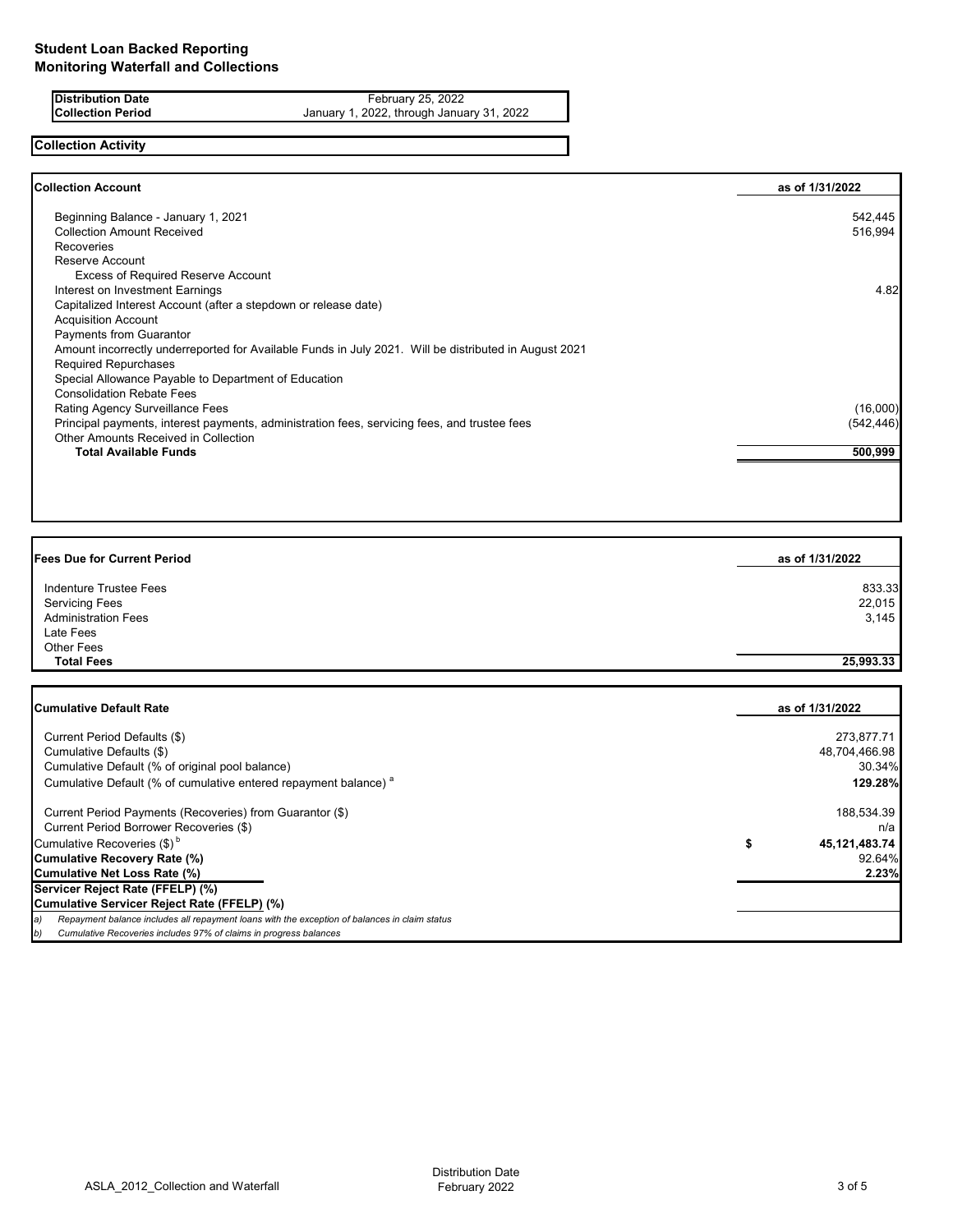## **Waterfall Activity**

| <b>Waterfall for Distribution</b>                                                         | <b>Amount Due</b> | <b>Amount Remaining</b> |
|-------------------------------------------------------------------------------------------|-------------------|-------------------------|
| <b>Total Available Funds</b>                                                              |                   | 500,999                 |
| First: Payments under any Joint Sharing Agreement                                         |                   |                         |
| <b>Second: Trustee Fees</b>                                                               | 833.33            | 500,166                 |
| Third: Servicing Fees and Backup Servicing Fees                                           | 22,015            | 478,151                 |
| <b>Fourth: Administration Fees</b>                                                        | 3,145             | 475,006                 |
| <b>Fifth: Noteholder Interest</b>                                                         | 12,757.87         | 462,247.70              |
| Sixth: Reinstate the balance of the Reserve Fund up to the Specified Reserve Fund Balance |                   |                         |
| Seventh: Noteholder Principal, until paid in full                                         | 462,247.70        | 0                       |
|                                                                                           |                   |                         |

| <b>Principal and Interest Distributions</b>  | <b>Class A-1</b> |  |
|----------------------------------------------|------------------|--|
|                                              |                  |  |
| Monthly Interest Due                         | 12,757.87        |  |
| Monthly Interest Paid                        | 12,757.87        |  |
| Interest Shortfall                           |                  |  |
| Interest Carryover Due                       | 0                |  |
| Interest Carryover Paid                      | 0                |  |
| Interest Carryover                           | 0                |  |
| <b>Monthly Principal Distribution Amount</b> | 462,247.70       |  |
| <b>Monthly Principal Paid</b>                | 462,247.70       |  |
| Shortfall                                    |                  |  |
| <b>Total Distribution Amount</b>             | 475,005.57       |  |
|                                              |                  |  |